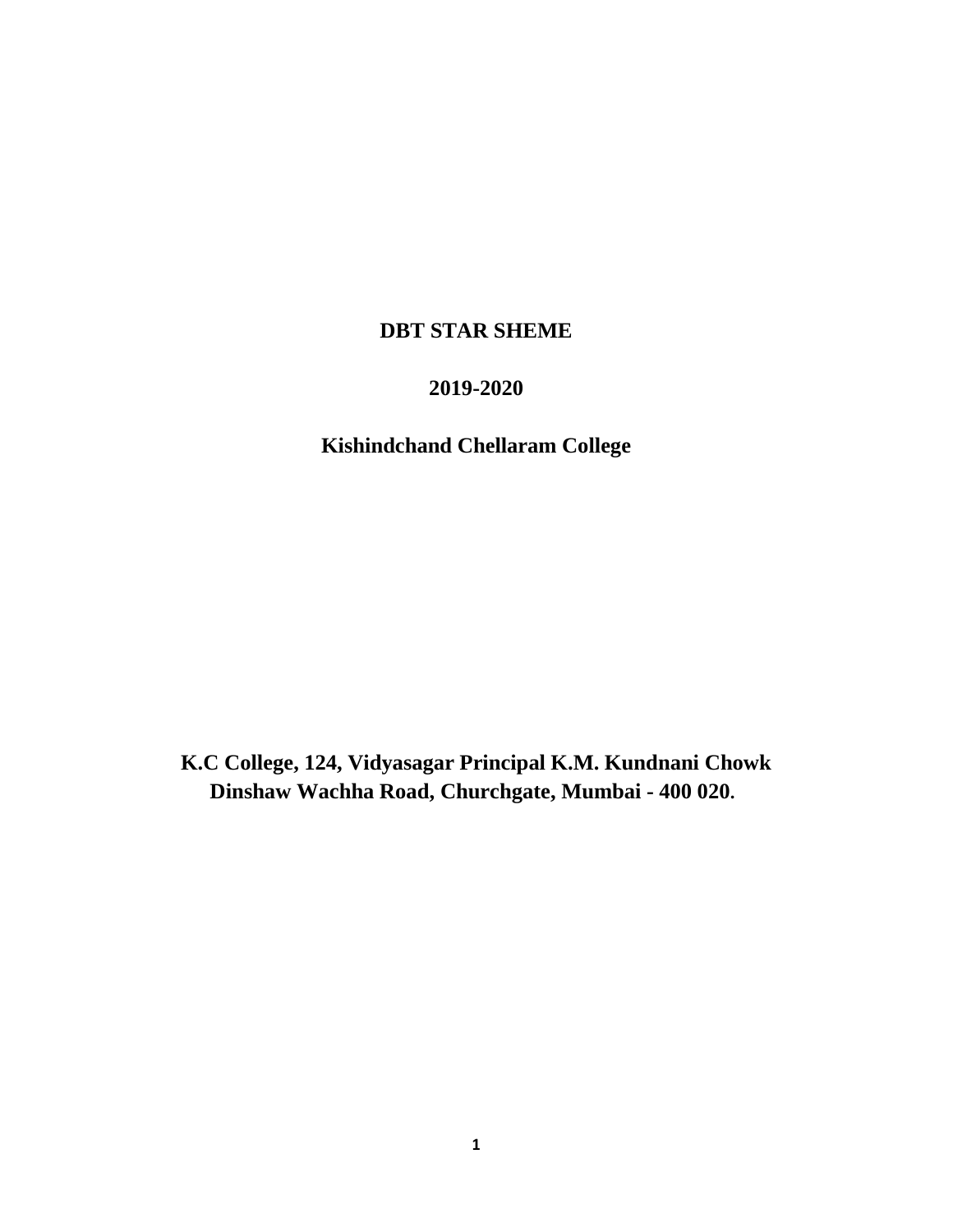#### **DBT STAR SHEME 2019-2020**

#### **Coordinator: Dr Shalini R Sinha**

The Department of Physics, Mathematics, Computer Science and Information Technology, KC College has been granted Rs. 62 lakhs under the DBT Star Scheme by the Dept. of Biotechnology, Government of India, for the period 2019-2022. Each department conducted a number of activities under this Scheme.

#### **Master Lecture Series :**

- Master Lecture series on "Future of Space Exploration", conducted by Dr. Jaydeep Mukharjee, Director, NASA, Florida Grant Consortium,Florida Space Institute, USA on 2<sup>nd</sup> December, 2019, for FYJC, SYJC, FYBSc, SYBSc and TYBSc (Interdisciplinary), No. of Beneficiaries - 200.
- Master Lecture: "Following the Trails of Square Root" by Dr. S. G. Dani, on  $13<sup>th</sup>$  January 2020,for Faculty and students, No. of beneficiaries- 63.

#### **Workshops for students :**

#### **Physics**

• Hands–on Training on "UV-Vis Scanning Spectrophotometer" on 12<sup>th</sup>February, 2020 for TYBSc (Life Science) and SYBSc (Physics) and No. of Beneficiaries - 42.

#### **Mathematics**

- Workshop on "Python Programming" by Dr. Ajit Kumar, Associate Professor and Head, Department of Mathematics, ICT, Mumbai on 28<sup>th</sup> August,2020 and 30<sup>th</sup>August2020, for SYBScstudents and no. of beneficiaries-35.
- "Python: Applications to Mathematics", workshop by Mr. Maunash Jani, Software Developer, Genius Lynx, on 25<sup>th</sup>November2019, forFYBSc and SYBSc students, no. of beneficiaries-31
- "Mathematics Problem Solving using Python" workshop by Mr.Maunash Jani, Software Developer, Genius Lynx, on 18thDecember,2019, forFYBSc and SYBScstudents, No. of beneficiaries-40.
- Workshop for IIT-JAM (State Level) conducted by Mr. ShriprasadTambe, Ms. Saee Joshi and Ms. Samiksha Mahajan on 6<sup>th</sup>&7<sup>th</sup>January,2020, forSYBSc and TYBScstudents, No. of beneficiaries-39.

#### **Computer Science**

- Photoshop by Mr. Paresh Pandya, Proprietor, Creative Line Computer, Vile Parle on 9<sup>th</sup> January 2020, for FYCS & IT and No. of Beneficiaries - 64.
- Advanced Excel by Mr. Paresh Pandya, Proprietor, Creative Line Computer, Vile Parle on 10<sup>th</sup> January 2020, for FYCS and No. of Beneficiaries - 57.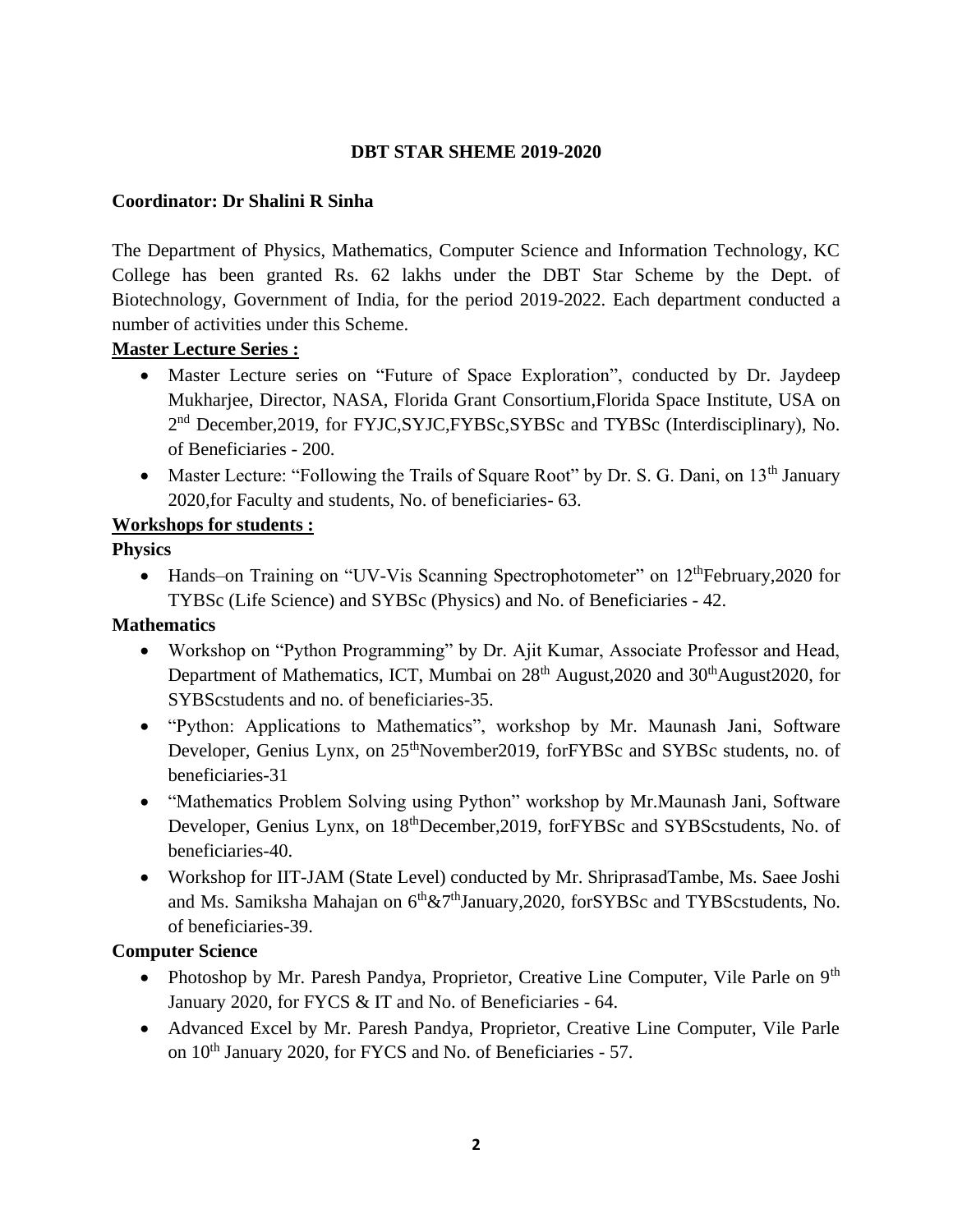- Responsive Web Development using Bootstrap by Mr. Shiv Kumar Varma, Research and Development Engineer, AnviraEdustation, Kandivali, Mumbai on  $11<sup>th</sup> \& 13<sup>th</sup>$  January, 2020, for SYCS and No. of Beneficiaries - 47.
- Mongo DB by Mr. SajanKamble, Web Developer, E-Scholar, and Mr. Sharad Karnekar, CEO, Digital Connext, Thane on  $27<sup>th</sup> \& 28<sup>th</sup>$  January 2020, for TY  $\&$  SY CS and No. of Beneficiaries - 77.
- Firebase by Ms. Hinaben Chauhan, Software Developer, Freelancer, Mumbai, on 30th January, 2020, on 30<sup>th</sup> January 2020, for SYCS and No. of beneficiaries - 27.
- Node JS by Mr. Maunash Jani, Software Developer, Genius Lynx, Mumbai on  $3<sup>rd</sup> \&$ 4 thFebruary 2020, for TYCS and No. of Beneficiaries - 27.
- Cyber Security and Ethical Hacking by Mr. Harish Chandar, Director, India Tech International Pvt. Ltd., Mulund on  $7<sup>th</sup>$  February, 2020, for SY&FYCS and No. of Beneficiaries – 88.
- 2D and 3D Animation by Mr. Paresh Pandya, Proprietor, Creative Line Computer, Vile Parle on 28<sup>th</sup> February, 2020, for FYCS and No. of Beneficiaries - 63.
- Applied Statistics and Introduction to Machine Learning Techniques by Mr. Naveen Pahuja, Freelancer, Mumbai on 5<sup>th</sup> March, 2020, forTYCS and No. of Beneficiaries - 25.

## **Information Technology**

- 'Implementing Distributed System on 'Windows and Linux and Configuring Linux Server for File Sharing' on 20<sup>th</sup> September, 2019 by Ms. Kirti Bhatt, Guest Lecturer, for $TYBSc(T + CS)$  and No.of Beneficiaries  $-46$ .
- National level Workshop on 'Writing Research Paper' on 27<sup>th</sup> September 2019 by Dr. Ashwini Kunte,Professor,Head of Electronics and Telecommunication Dept.Vice-Principal at TSEC , Mrs. Anjali Singh, Mr. Asif Rampurawala.Vice-Principal, VSIT, for TY(IT+CS) students and No.of Beneficiaries – 50.
- 'Cyber Security & Social Media Security' on  $0.9<sup>th</sup>$  January, 2020 by Mr.SachinDedhia,Founder & CEO,Skynet Secure Solutions.For TY &SYBSc(IT & CS) students.No.of Beneficiaries – 76.
- 'Sustainable ICT Management for Green Computing' on  $15<sup>th</sup>$  January, 2020 by Mr. Ahtesham Shaikh, Coordinator, A.P College.For FYBSc(IT + CS) students and No.of Beneficiaries – 60.
- 'Advanced Web Programming with  $C#$ ' on  $8^{th}$ February, 2020 by Ms. JayshriParab, Assistant Professor at Lala LajpatraiCollege, for  $FYBSc(IT + CS)$  students and No.of Beneficiaries – 55.
- 'YouTube Content Development' on 18thFebruary, 2020 by Mr. Manoj Kavedia, Assistant Professor at TSEC, for  $FYBSc(IT + CS)$  and No.of Beneficiaries – 27.

## **Projects**

## **Physics**

Under the Guidance of Dr. Jyotsna Pandey and Mr. Tahir Rajgoli, the research projects taken by SYBSc students are -Growth of crystal using slow evaporation technique, Refractive index of liquid (salt and sugar solution) with changing concentration using spectrometer),Optical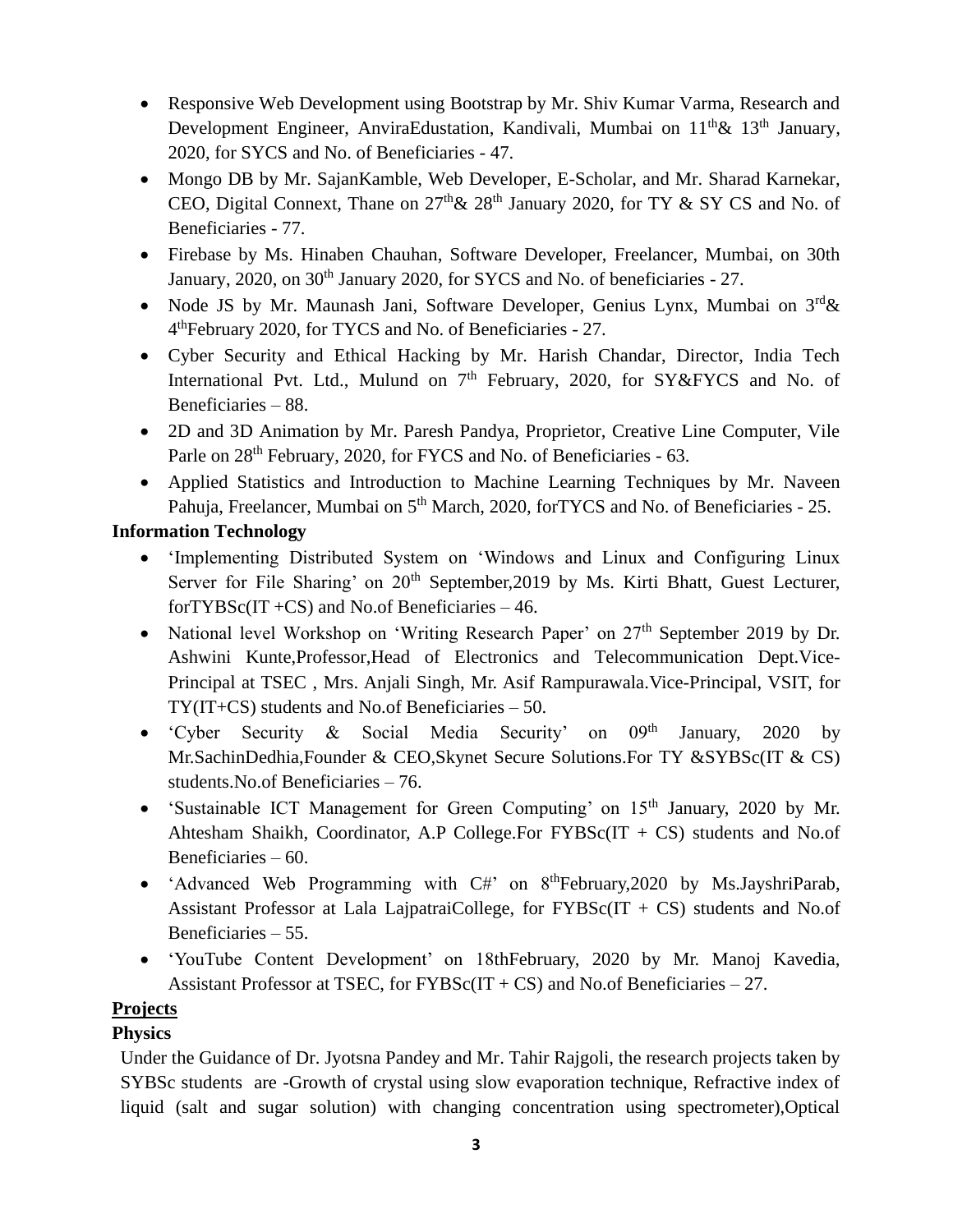characterization of KDP doped with Citrucilline (Amino Acid) crystals and Use of a Diode as a Clipper.

#### **Mathematics**

The research projects that are taken by FYBSc students - Vedic Mathematics by Miss NishnaParia and Miss Siddhi Daphale, Differential Equation and applications by Mr. Imran Ansari under the guidance of Mrs. Gollakota Usha HVV.

#### **Computer Science**

The research projects taken by TYBSc CS students - Blockchain and its applications, Continuous Monitoring Thermometer, Chat application based on Speech Recognition, Food Recipe Application, and Heart Beat Measuring Analysis under the guidance of teachers Ms. Geeta Brijwani and Mrs. Vimala Rani R. There were many more projects undertaken by 65 SYCS students for which presentations were shown to teachers Ms. Geeta Brijwani and Mrs. Vimala Rani R60 FYCS students showed their project presentations to MsShalini Maheshgauri.

#### **Information Technology**

The research projects undertaken by TYBScIT students - Gesture Based Robotics, Augmented Reality, Footstep power generating system, Online Classes System, IoT Health Monitoring System and Serfnet Viewerunder the guidance of teachers of the department and Industry experts. There were also many more projects the presentations for which were shown to teachers Dr.Rakhi Gupta & Ms. Pragati Thawani& industry expert, Mr. Kaushal Shah by65 SY(IT) students, and to Mr. Sagar Mehta by all FY(IT) students.

#### **Faculty Development Programs**

#### **Physics**

- **"**Use of Advanced Nanomaterial for Energy and Environmental Applications" was organized on 7<sup>th</sup> December, 2019, Resource person was Dr. Pradeep Sarwade. Assistant Professor, Department of Physics, University of Mumbai, No. of Beneficiaries – 25.
- "Use of Advanced Excel for teaching Methodologies and preparation of Attendance Record" on 31<sup>st</sup>January, 2020 by Resource Person, Mr. Paresh Pandya, Proprietor, Creative Line Computer, Vile Parle for teachers (Interdisciplinary), No. of Beneficiaries – 20.
- "Gender and Science", a Two-Day FacultyDevelopment Programme was organized by the dept on  $4<sup>th</sup>$  and  $5<sup>th</sup>$ Febuary, 2020, Resource Persons were Dr. Gita Chadha and Dr Chayanika Shah, No. of Beneficiaries – 27.

#### **Mathematics**

- FDP on Latex was organized jointly with Department of Computer Science, Resource Person was Mr. V. Nandagopal, School of Mathematics, TIFR on 7<sup>th</sup> February 2020, and No. of Beneficiaries – 12.
- FDP on NET & SET Examination Preparation (Mathematical Sciences) (State Level) was organized jointly with Department of Statistics, Resource Persons were Mr. Pritesh Kalan, Dr. Ganesh Phad, Dr. Nilesh Mundlik and Mr. Manish Agalave on 03<sup>rd</sup> March, 2020 and No. of beneficiaries – 33.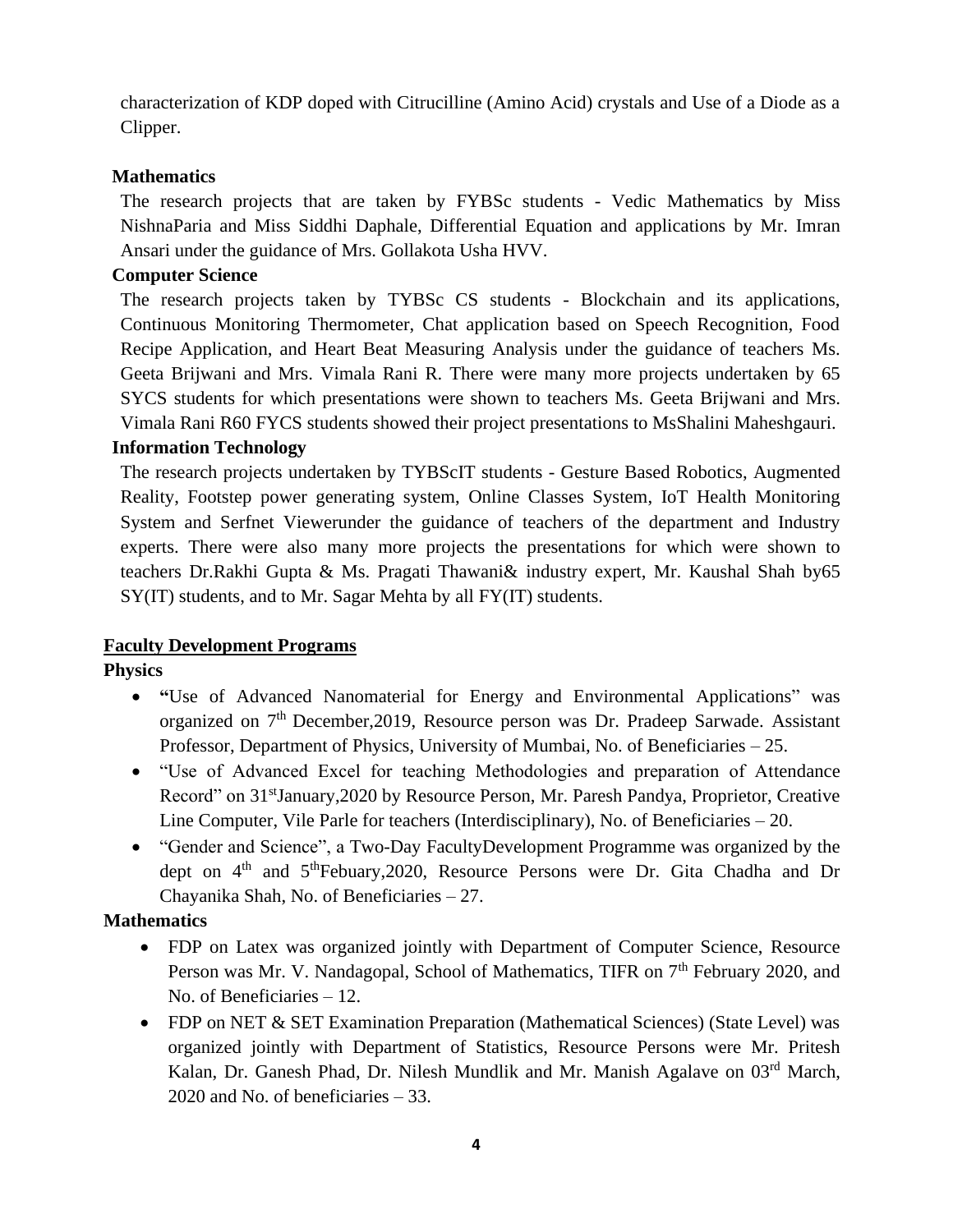## **Computer Science**

- Development of Template for Integrating Project Based-Learning into Practice, Resource Person was Mr. ShreekantShiralkar, Head – India Solution Center for SAP, Tata Consultancy Services, Advisory Member for CS and IT, on  $17<sup>th</sup>$  July 2019 and No. of Beneficiaries – 20.
- Latex, Resource Person, Dr. V. Nandagopal, School of Mathematics, TIFR on  $7<sup>th</sup>$ February 2020 and No. of Beneficiaries – 12.

### **Information Technology**

- 'Use of ICT for Teaching Methodologies' on 18<sup>th</sup> December, 2019 by Mr. Gaurav Ghellani and No. of Beneficiaries – 15.
- 'Stress Management' for students, teaching staff and non-teaching staff of college and Staff of Bombay Teachers' Training College on 27<sup>th</sup>February, 2020 conducted by Dr. Jaya Jayaram, Formerly Medical Officer and No. of Beneficiaries – 120.

### **Interdisciplinary Activity**

### **Physics**

• "Paint A Picture", a Poster competition under Scicode# 19, an interdisciplinary activity, on  $22<sup>nd</sup>$  December, 2019, for SYBSc and FYBSc students, No. of Beneficiaries – 10

### **Mathematics**

- Training in Documentary and Short-Film Making-" SCI-SHOTS" by Mr. Cyrus Dastur, on 19th Nov,2019, for SYBScstudents across all departments (Mathematics, Physics, Computer Science and IT) and No. of beneficiaries-90.
- MATHnAPP, Students' Seminar competition was organized as a part of "SCI-CODE # 19" an intercollegiate science fest on 21st Dec, 2019 No. of teams- 6 (9 students)
- MATHnAPP, Mathematical Modelling: Poster Competition was organized as a part of "SCI-CODE  $# 19$ " an intercollegiate science fest on  $21<sup>st</sup>$  Dec, 2019 No. of teams- 4 (5) students)
- Workshop on "Group Discussion and interview skills" by Ms. Aman Kaur, on 05<sup>th</sup> Feb, 2020 to 06<sup>th</sup> Feb, 2020, for TYBSc (Computer Science) and TYBA (Economics) students. No. of beneficiaries- 21.

## **Computer Science**

- Income Tax Awareness, by Mrs. Dhivya Ruth, Deputy Commissioner of IT, Mumbai on 23rd July 2019, for SY&TY CS, IT and No. of Beneficiaries - 68.
- Personality Development Group Discussion & Personal Interview, by Mrs. Pratibha Jha, Mr. Rajesh Patel, Mr. Ratan Gupta, ICFAI Business School, on 14<sup>th</sup> August 2019, for TY CS, IT and No. of Beneficiaries - 57.

#### **Information Technology**

• 'AI -A tool to understand Nature' for Star DBT Status department students BSc (Life-Sciences), BSc(Microbiology), BSc(BioTechnology) and Star DBT Scheme BSc(IT) and BSc(CS) students on 24<sup>th</sup>February, 2020 by Mr. Abhijeet Gole, Coordinator, Computer Science at Ruia College.No. of Beneficiaries -163.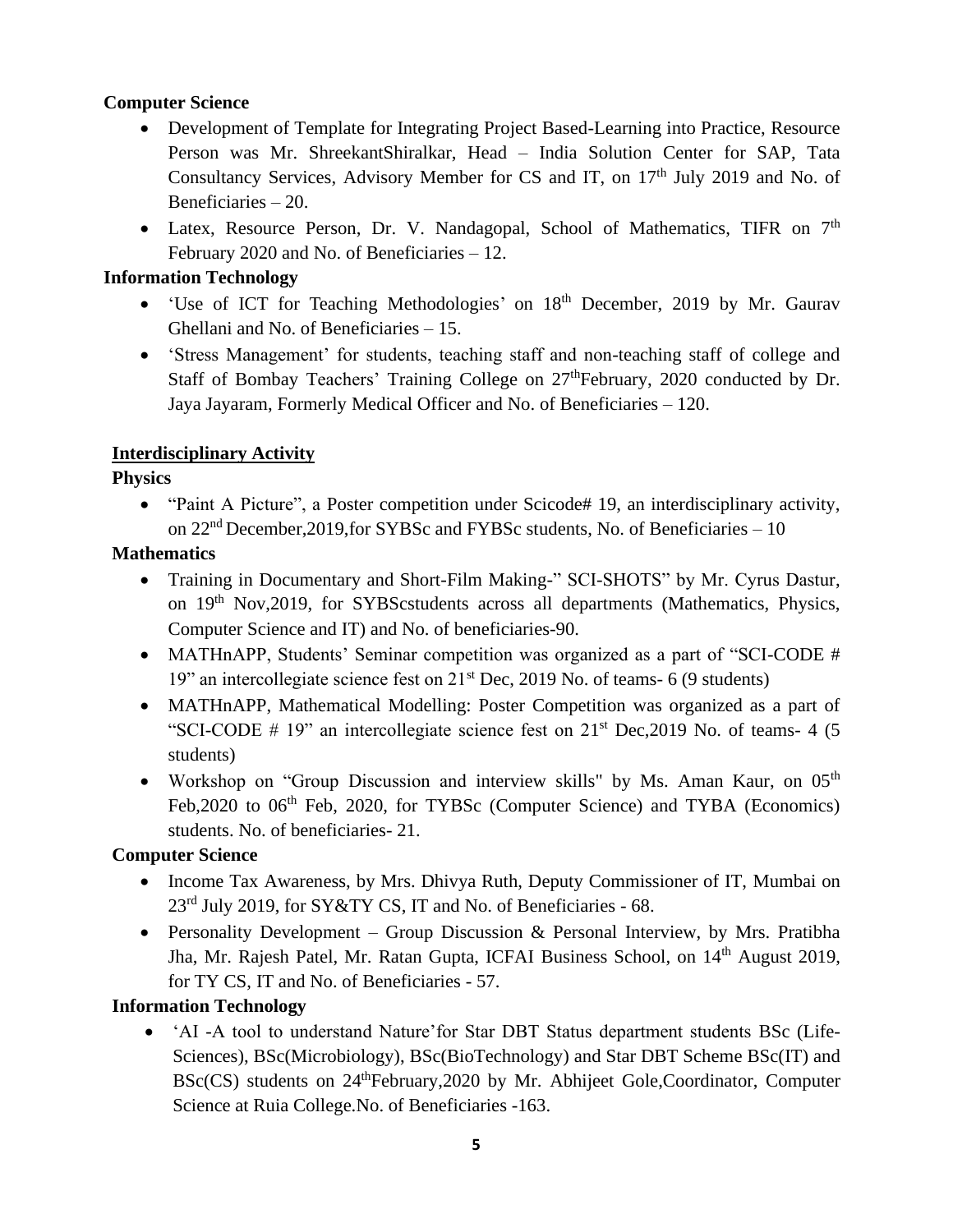- 'Subnet and VLAN' by Mr. Asif Rampurawala. Vice-Principal, VSIT on  $27<sup>th</sup>$ November 2019, for FY, SY, TYBSc (IT +CS) students and No. of Beneficiaries - 100.
- 'Introduction to Unity' by Mr. Vishal Kawji, Technical general Manager, Frameboxxon  $20<sup>th</sup>$  January 2020 for FY, SY, TYBSc (IT +CS) and No. of Beneficiaries -150.

## **Extension Activity :**

## **Physics**

• A lecture on "Research Methodology" was organized by dept for Autumn School of CPCA and SHP, Resource Person, Dr. Sunita Shailajan on 14<sup>th</sup> October, 2019 No. of Beneficiaries – 102.

## **Mathematics**

- SHP (Autumn School) Workshop on "Goal Settings for Arts and Commerce Students" conducted by Dr. Vineet Agrawal, on  $15<sup>th</sup>$  Oct, 2019 No. of beneficiaries-41.
- CPCA (Autumn School) Workshop on "Goal Settings for Science Students" conducted by Dr. Sharad Patel, on 15<sup>th</sup> Oct, 2019 No. of beneficiaries- 44.
- SHP (Autumn School) Workshop on "Importance of Literature Review in Research" conducted by Dr. Mayuresh Joshi on  $16<sup>th</sup>$  Oct, 2020 No. of beneficiaries- 41.
- SHP (Autumn School) Workshop on "Research Methodology" conducted by Dr. Vivek Patkar on  $16<sup>th</sup>$  Oct, 2019 No. of beneficiaries-41.
- SHP CPCA Modules (Autumn School) Workshop on "Advanced Communication Skills" conducted by Ms. Shweta Raina on 17<sup>th</sup> Oct, 2019 No. of beneficiaries- 98
- Workshop on "Interview skills" by Ms. Aman Kaur on 06/12/2020 for S.Y.B.Sc. Students No. of beneficiaries- 20.

## **Computer Science**

- Data Analysis using Hadoop MapReduce, by Dr. Madhavi Vaidya, Assistant Professor, VES College, Chembur, on 13<sup>th</sup> September, 2019, for TY& SY CS, IT KC College and students from Jai hind and Siddharth Colleges and No. of Beneficiaries – 77.
- Automation Testing Tools by Mr. Sunil Sabat, Associate Consultant, Capgemini, Mumbai from  $19<sup>th</sup>$  to  $21<sup>st</sup>$  December, 2019, for TYCS & IT, 18 students from KC and 9 students from Siddharth College and total No. of Beneficiaries – 27.
- WordPress for Autumn School of CPCA and SHP by Mr. Maunash Jani, Software Developer, Genius Lynx on 19<sup>th</sup> October 2019, for CPCA & SHP students and No. of Beneficiaries – 41 (CPCA), 44 (SHP).

## **Non-Teaching Activity :**

## **Mathematics**

• **'**Laughter Yoga Session' on 14thDecember,2019 conducted by Mr. AatmaramTorane,Mr. Nandakishore Bhat,Mrs. Seema Bhat and No. of Beneficiaries – 14.

## **Information Technology**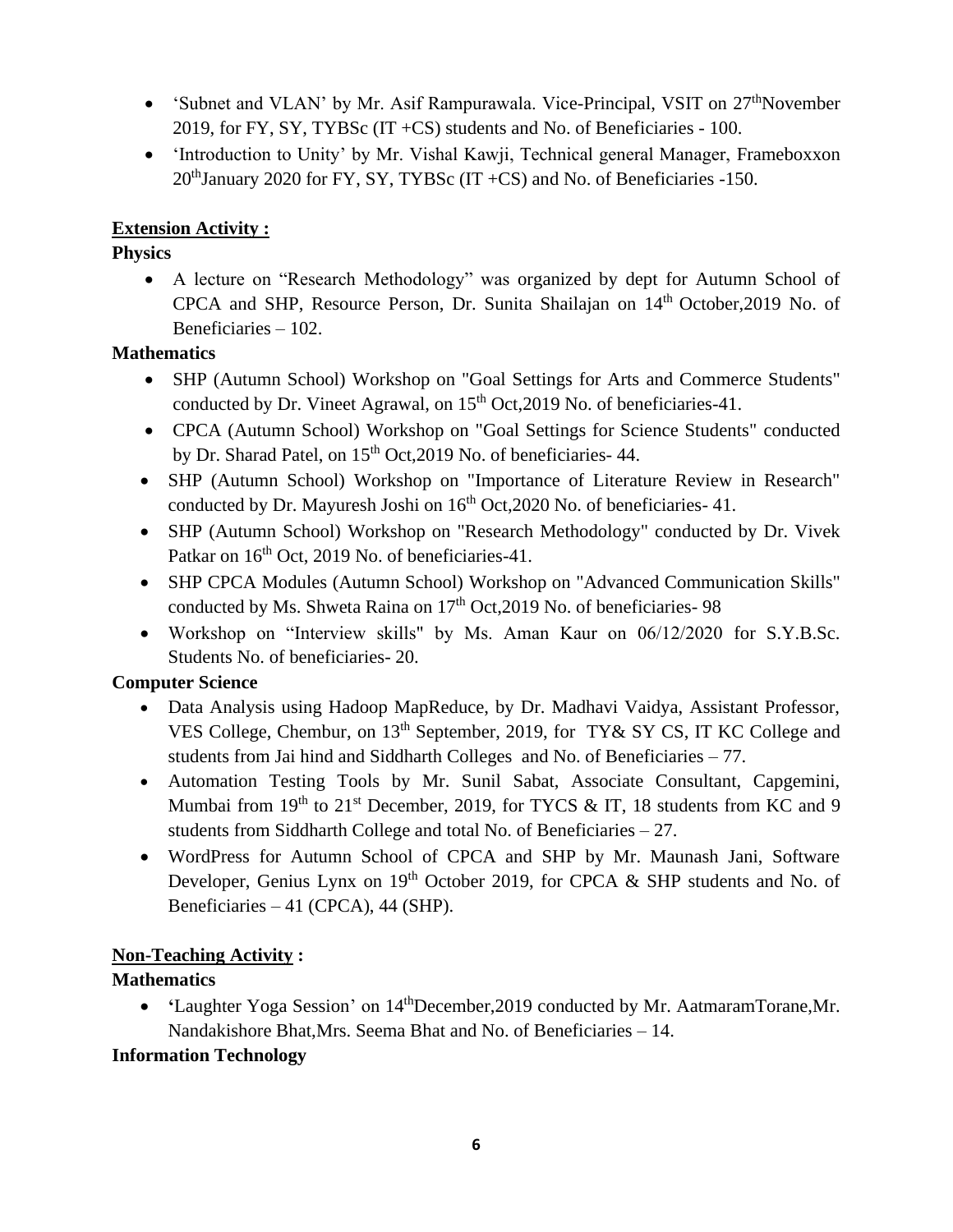• Training on basic and advanced Excel' for Non-teaching Staff of college on 31<sup>st</sup>August, 2019 conducted by Mr.Kaushal Shah, Senior Manager at Reliance power ltd. No. of Beneficiaries – 11.

### **Field Visit :**

### **Physics**

• A visit to **"Mathematical Modeling Lab,ICT,Mumbai"** was organized in collaboration with Dept. of Mathematics on  $3<sup>rd</sup>$  August, 2019 for the students of SYBSc (Physics-Maths Group) and No. of beneficiaries – 25.

### **Mathematics**

• "Mathematical Modelling: Lab Visit" to ICT, Mumbai was conducted on 03rd August,2019 with SYBScstudents, No. of beneficiaries- 30.

## **Information Technology**

• Industrial Visit 'Aga Khan Palace, International Institute of Information Technology, Pawna Lake, Pune from 19th to 22nd February 2020 for IT students. Teacher In-Charge Mr.Sagar Mehta & Ms. NashrahGowalkar and No.of beneficiaries – 50.

### **Lecture Series :**

### **Mathematics**

- Lecture Series "Applications of Mathematical and Statistical Tools to Finance" was organized jointly with Department of Accountancy, from  $6<sup>th</sup>$ to  $10<sup>th</sup>$  August, 2019 by Mr. Navin Punjabi, Ms. Jayashree Shetty and Ms. Nidhi Manchanda, Students across all streams (BCom, BSc, BA) attendedand No. of beneficiaries- 56.
- Lecture Series: "Mathematics for Actuarial Science" was conducted on 13<sup>th</sup>December, 2019 and 23rdDecember, 2019 by Ms. Nidhi Manchanda and No. of beneficiaries- 23.

#### **Outreach Activity :**

• One Common Outreach activity was conducted with all the Star DBT departments. A number of academic equipment, books, and appliances were supplied to Valanai Colony School, Kandivaliwhich are schools run by the Municipal Corporation of Mumbai.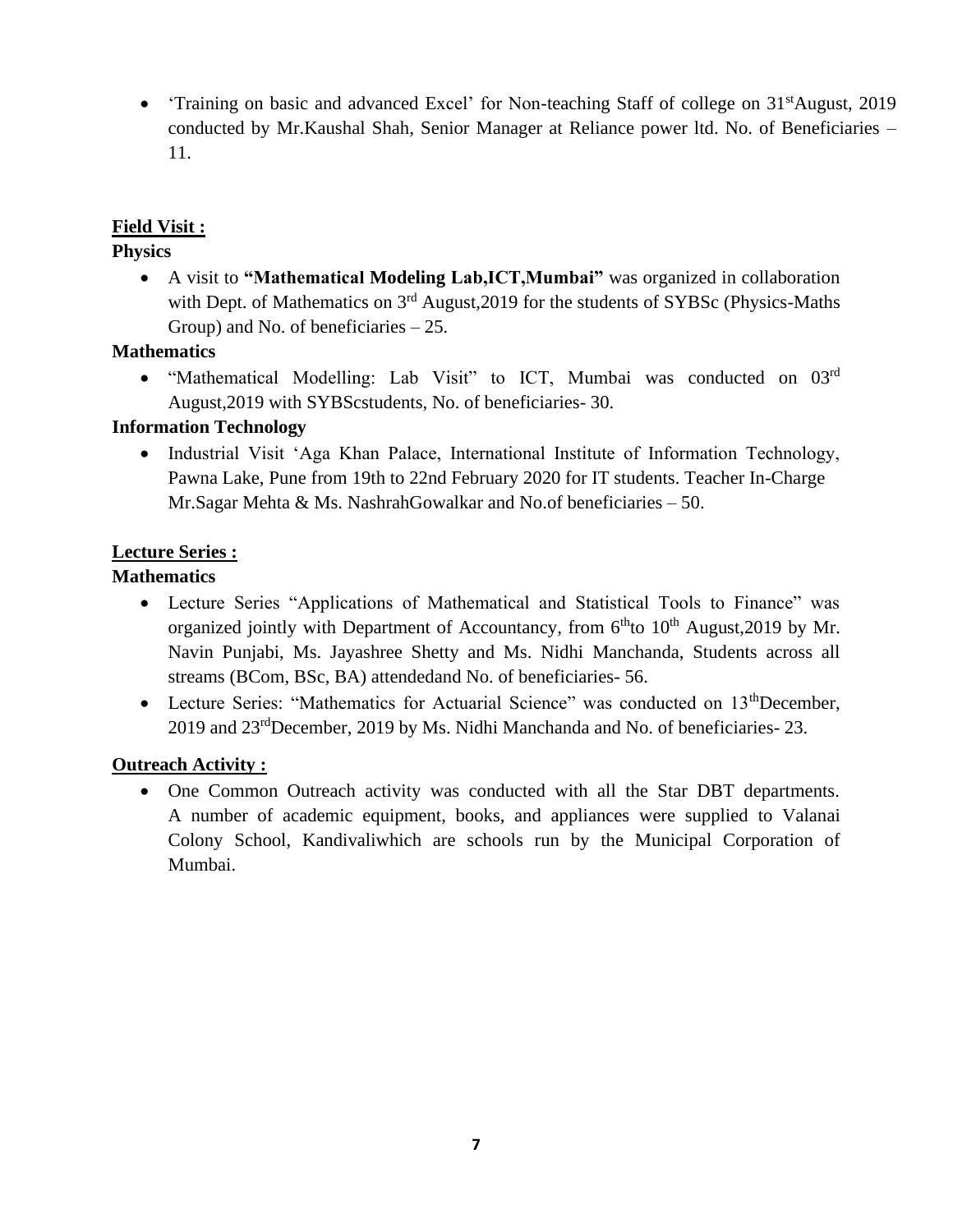## **Dept. of Physics :-**





**"Paint A Picture" Scicode#19 FDP on "Use of Advanced Nanomaterial for Energy and Environmental Applications"**

## **Mathematics**



**"Master Lecture": By Dr.S. G. Dani** 



**Mathematical & Statistical Tools to Finance"**

#### **Computer Science**